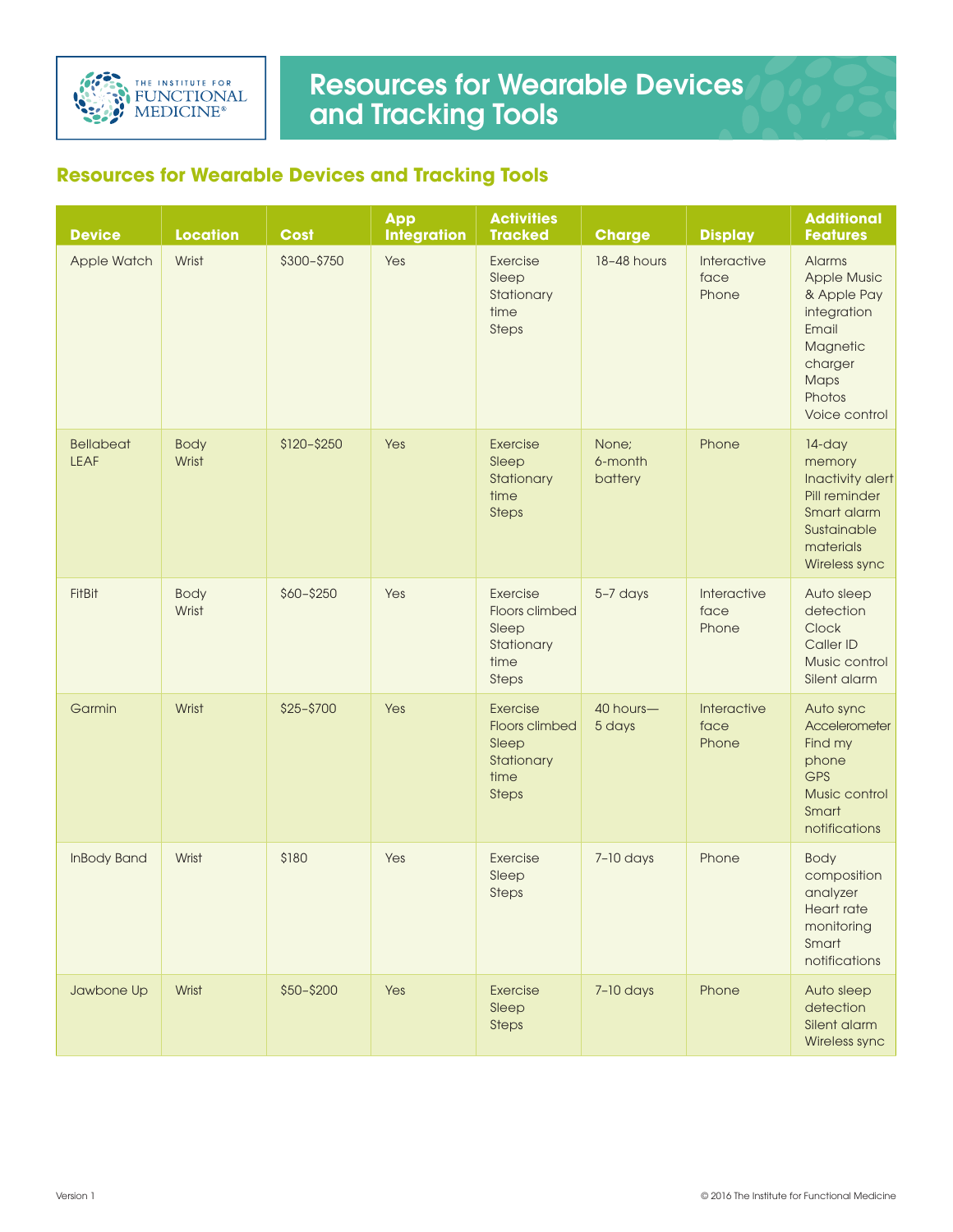## **Resources for Wearable Devices and Tracking Tools** *(cont.)*

| <b>Device</b>                   | <b>Location</b>      | <b>Cost</b>   | <b>App</b><br><b>Integration</b> | <b>Activities</b><br><b>Tracked</b>                 | <b>Charge</b>               | <b>Display</b>                  | <b>Additional</b><br><b>Features</b>                                                |
|---------------------------------|----------------------|---------------|----------------------------------|-----------------------------------------------------|-----------------------------|---------------------------------|-------------------------------------------------------------------------------------|
| <b>Microsoft</b><br><b>Band</b> | Wrist                | $$180 - $250$ | Yes                              | Exercise<br>Floors climbed<br>Sleep<br><b>Steps</b> | 2 days                      | Interactive<br>display<br>Phone | Email and<br>text alerts<br><b>GPS</b><br>Heart rate<br>monitoring<br>Music control |
| <b>Misfit</b>                   | <b>Body</b><br>Wrist | $$20 - $170$  | Yes                              | Exercise<br>Sleep<br><b>Steps</b>                   | None:<br>6-month<br>battery | Phone                           | Water resistant<br>$(50 \text{ m})$<br>Wireless sync                                |
| <b>Moov Now</b>                 | Ankle<br>Wrist       | \$80          | Yes                              | Exercise<br>Sleep                                   | None;<br>6-month<br>battery | Phone                           | Audio<br>coaching<br>$(in-app)$<br>Waterproof                                       |
| Withings                        | <b>Body</b><br>Wrist | \$80-\$170    | Yes                              | Exercise<br>Sleep                                   | None:<br>8-month<br>battery | Phone                           | Analog watch<br>Auto sync<br>Silent alarm<br>Waterproof                             |